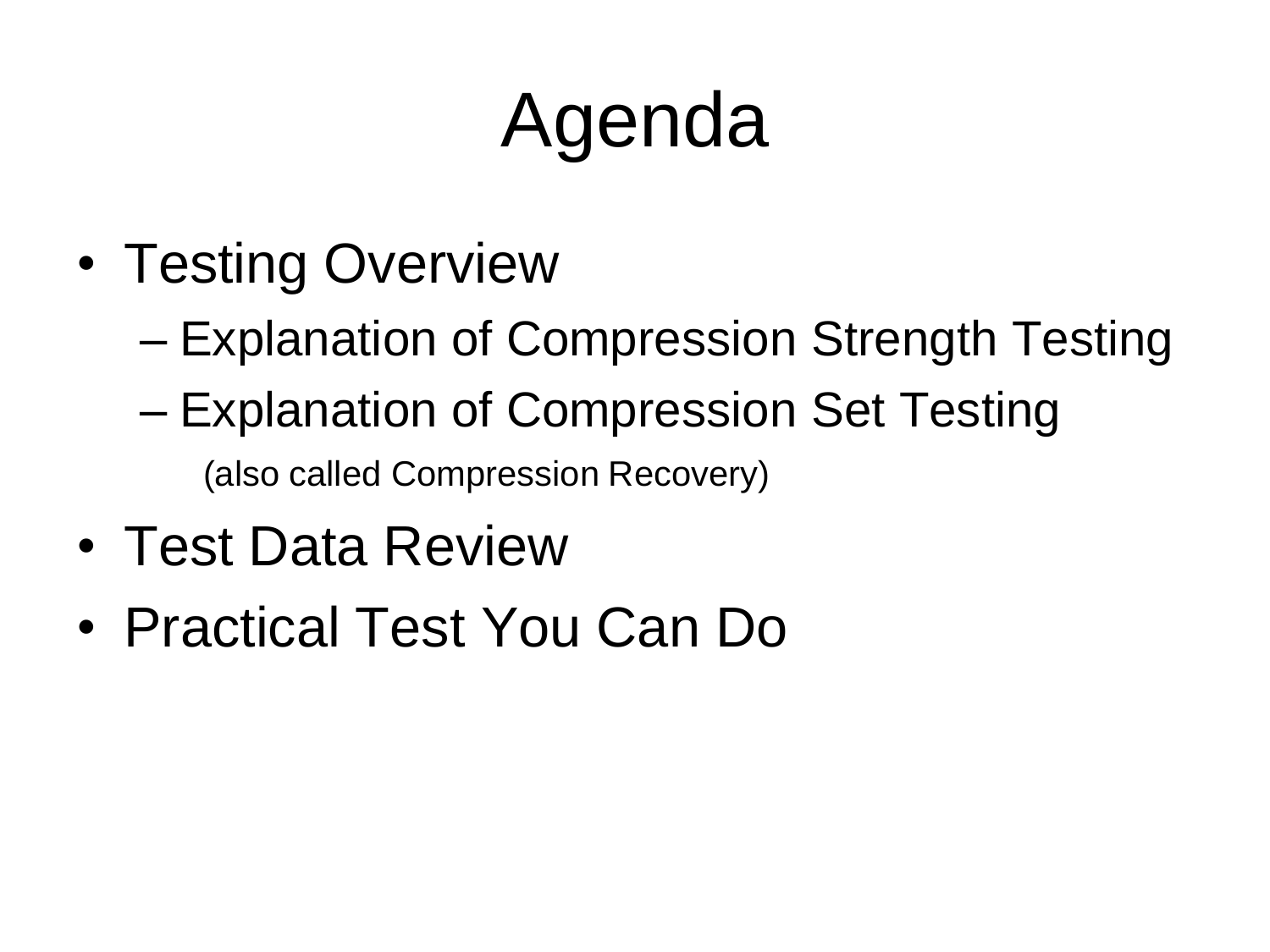## Compressive Strength

- The force required to compress the foam. As foam compresses, resistance increases
	- Typically compression amounts are discussed at 10%, 25% and 50% of the foams thickness.
	- The data value is displayed in pounds per square inch (psi) of force.
	- ASTM testing standards call for no skin on the tested samples. Pednar uses ASTM standard
	- A graph can be used to show results (next page)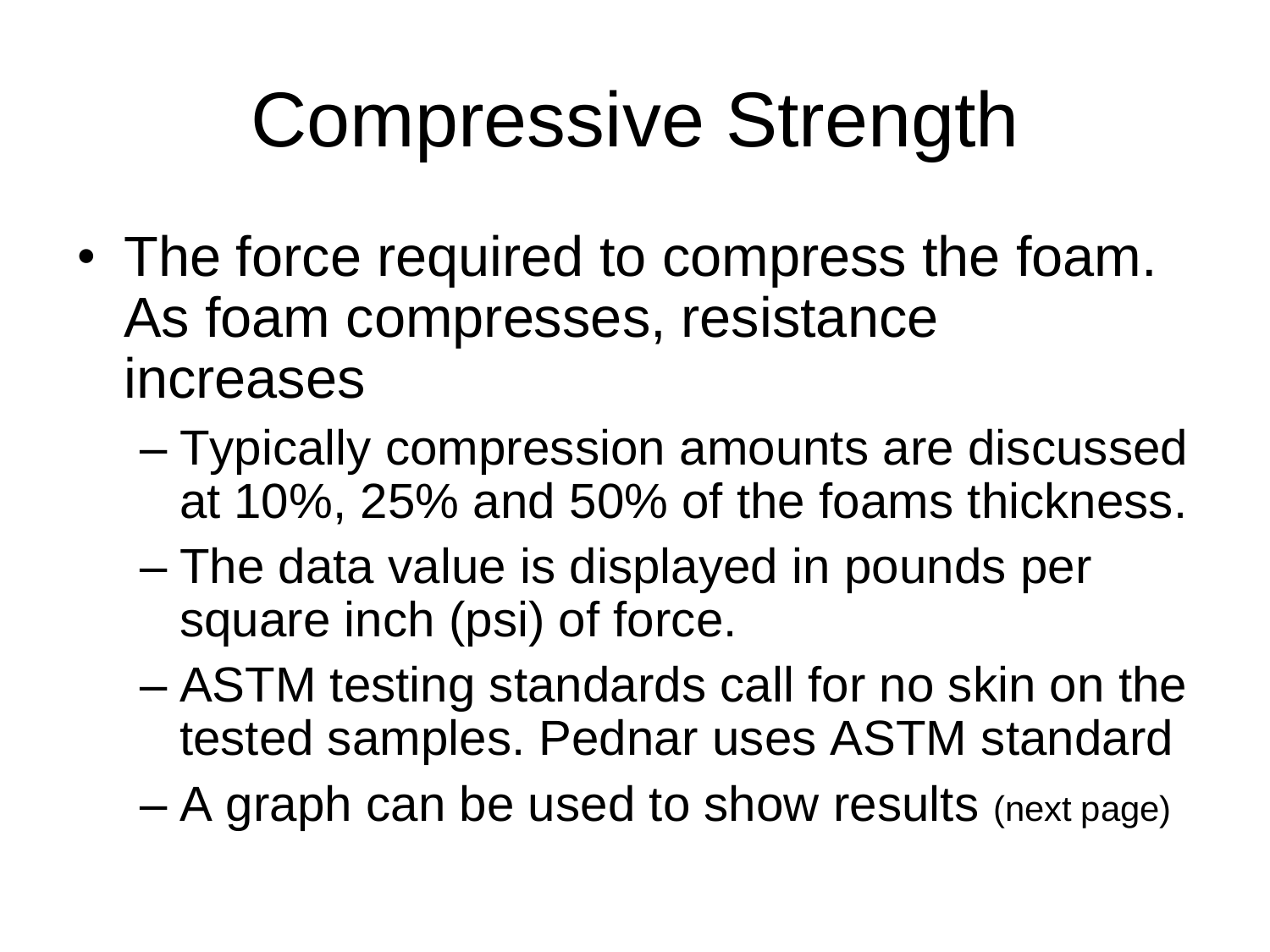### Actual Compression Data

6" Roller Data

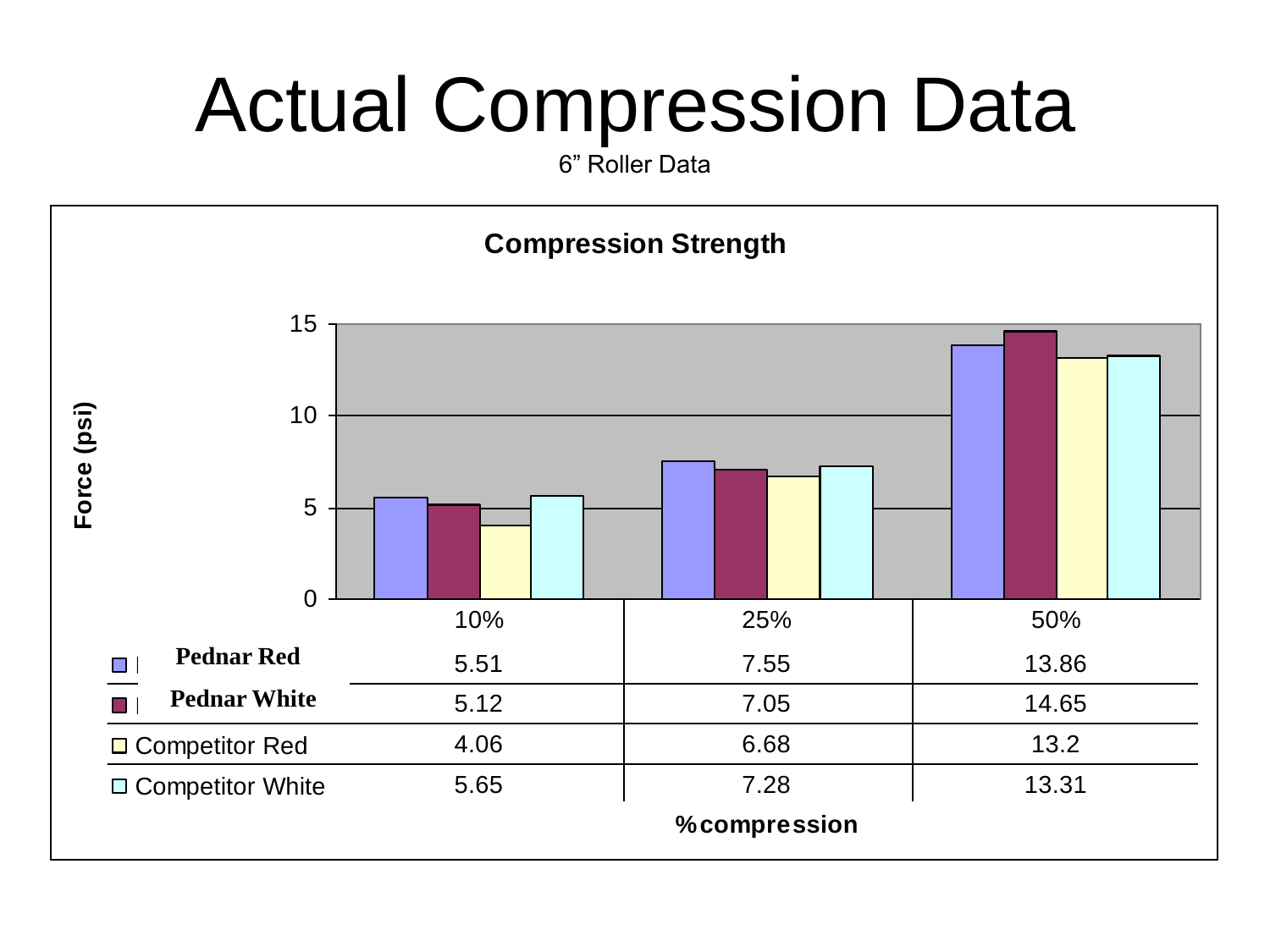## Compression Recovery

- The amount of recovery measured after release from a compression event.
- The data value is expressed as percent of recovery after a compression event.
- ASTM testing standards call for no skin on the tested samples. Pednar uses ASTM standard.
- The sample is compressed for 22 hours, allowed to recover for 2 hours.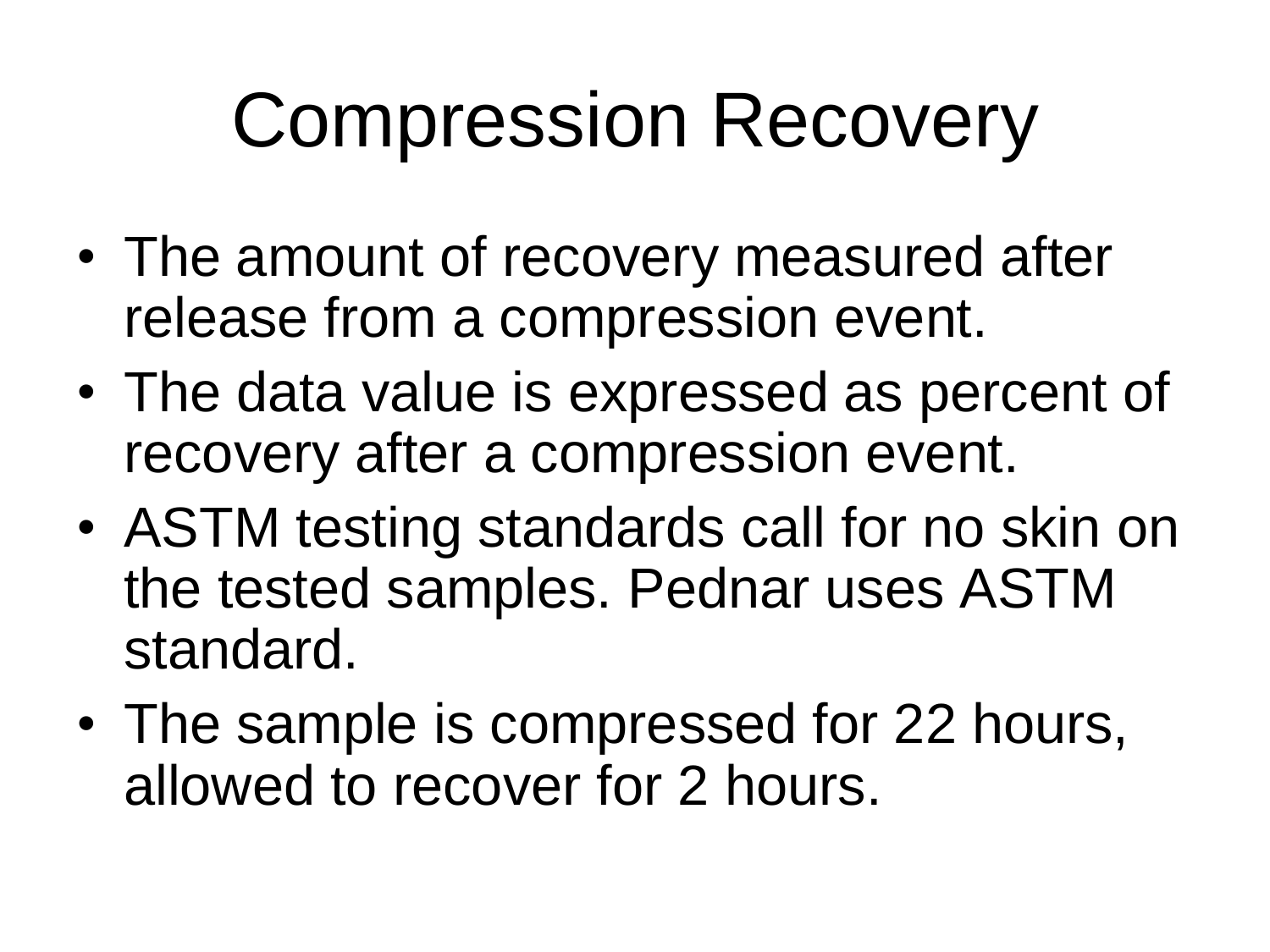### Compression Set Test

- 
- Compression Set % of thickness lost
	- (measured after 2 hours recovery)



**Starting thickness Ending thickness**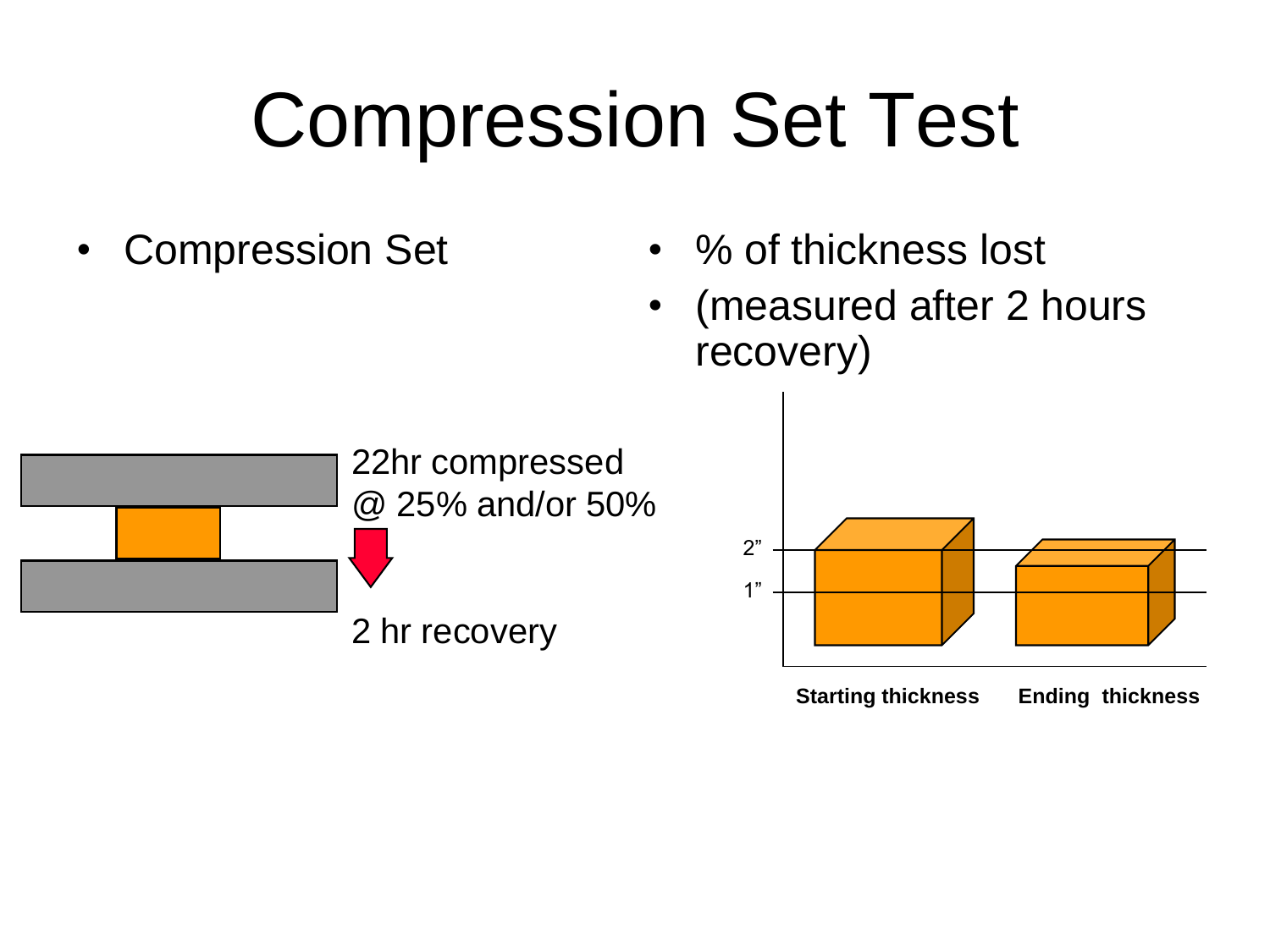#### Actual Compression Recovery Data

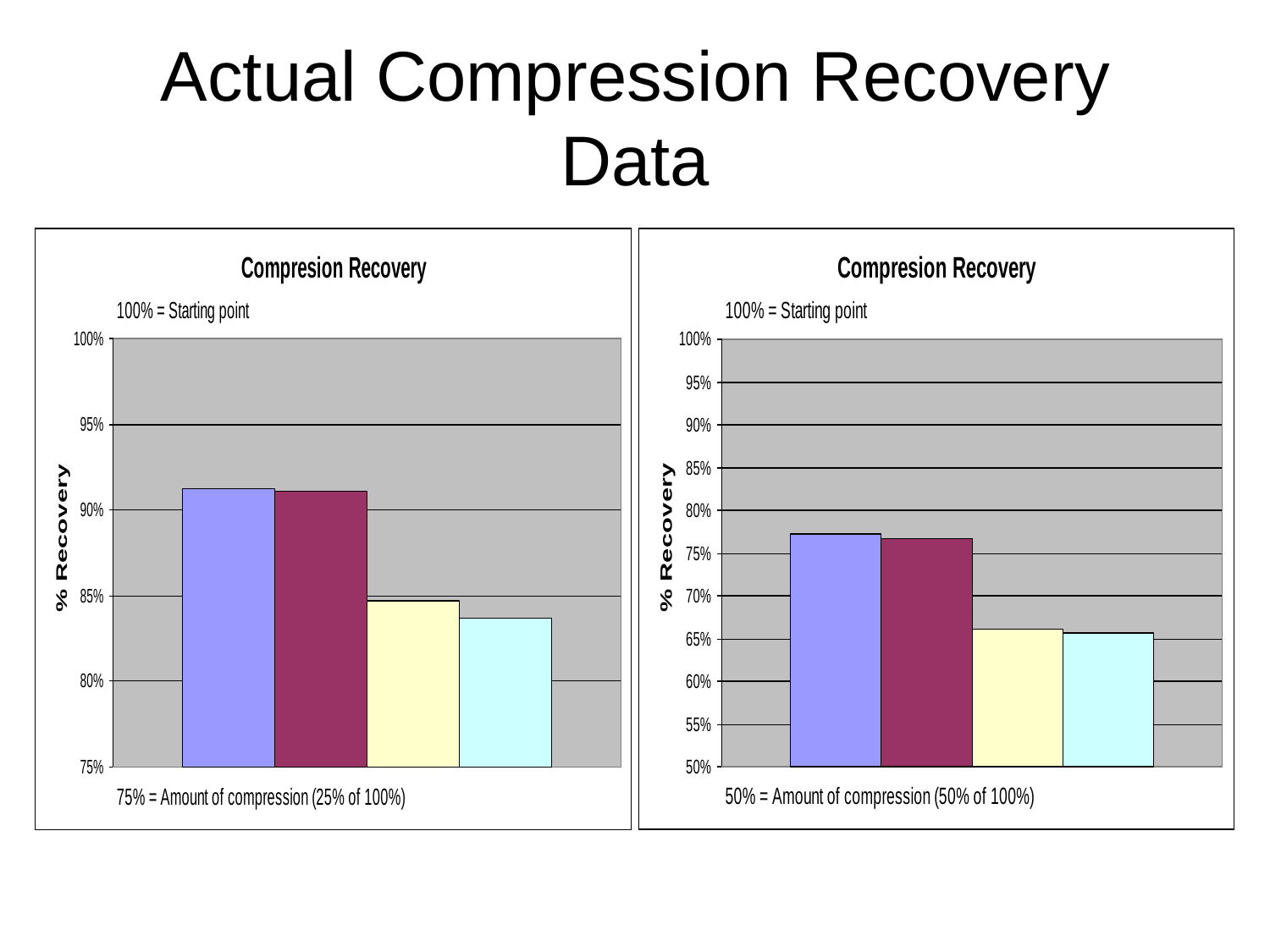### Practical Test

- The images to the right show compression in use. The person has a size 9 foot and is 180lbs
- The red roller is the China product and the White is Pednar's.
- The amount of compression is about the same, like the data indicates.

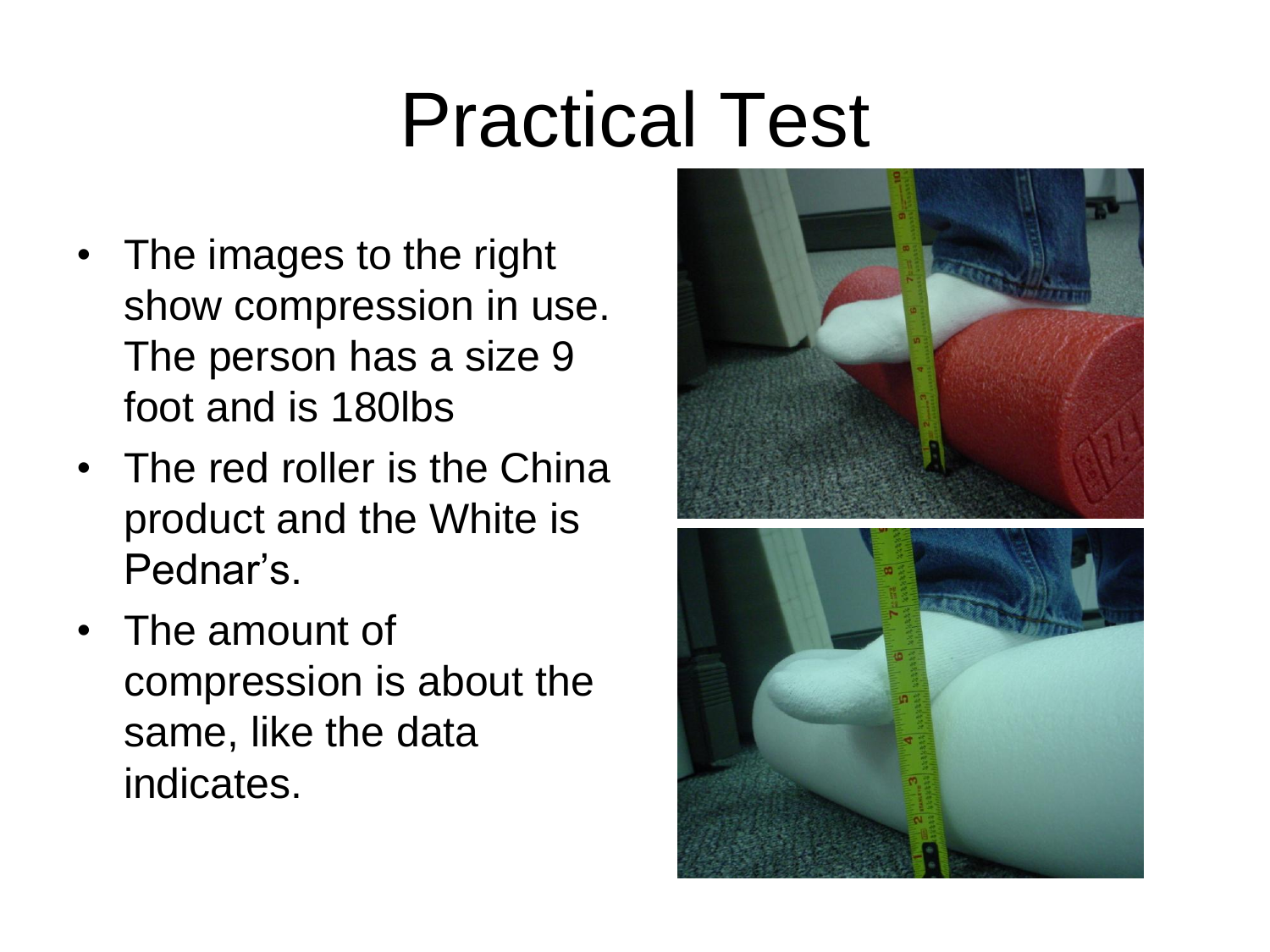### Practical Test

- The image to the right shows the amount of recovery.
- The image was taken within a few minutes after the compression done in the previous images.

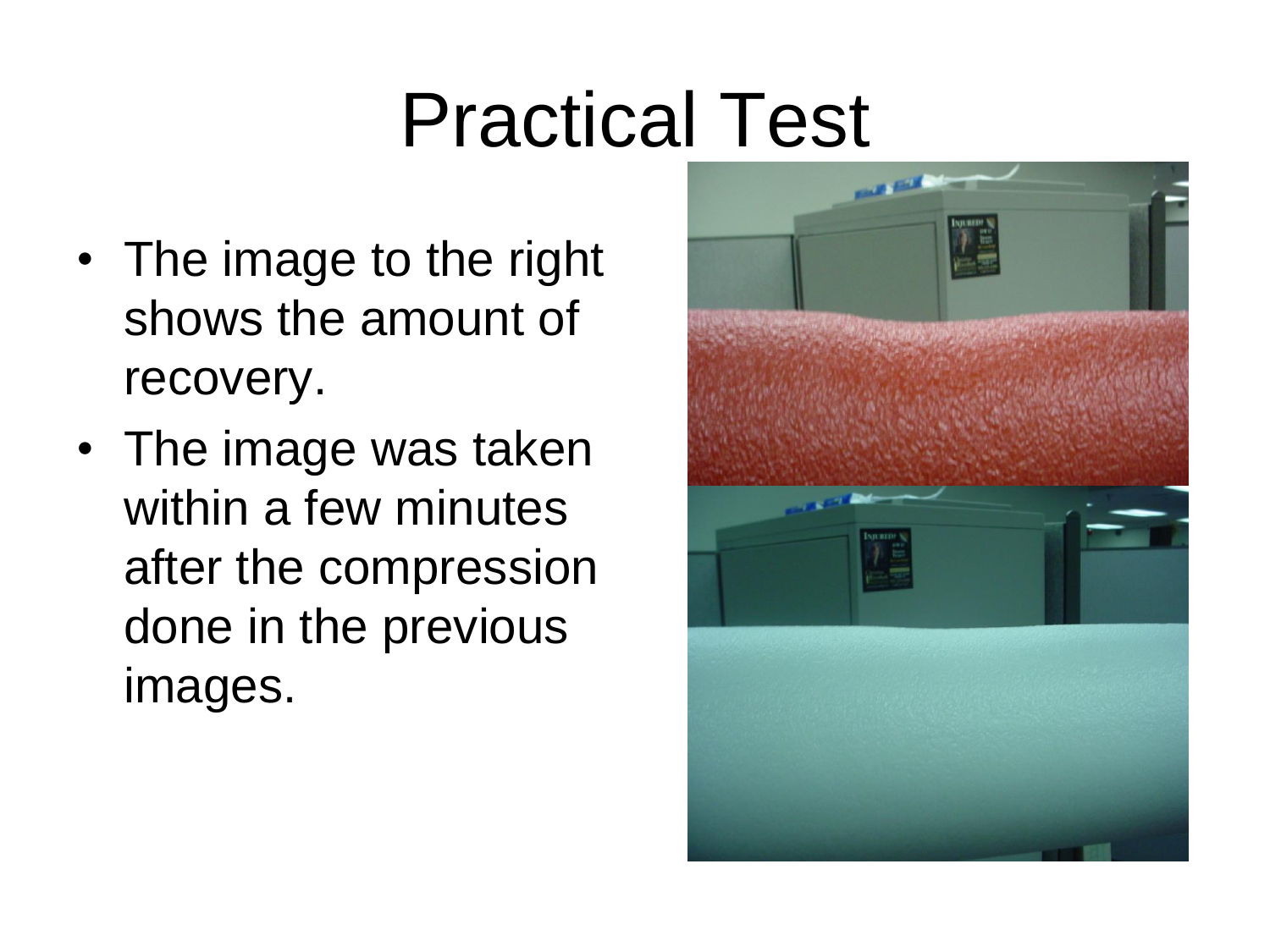### Practical Test

- The images to the right shows the amount of recovery after 2 ½ days.
- The compression was done Friday @ 3:30 pm and the image to the right were taken Monday @ 10 am.